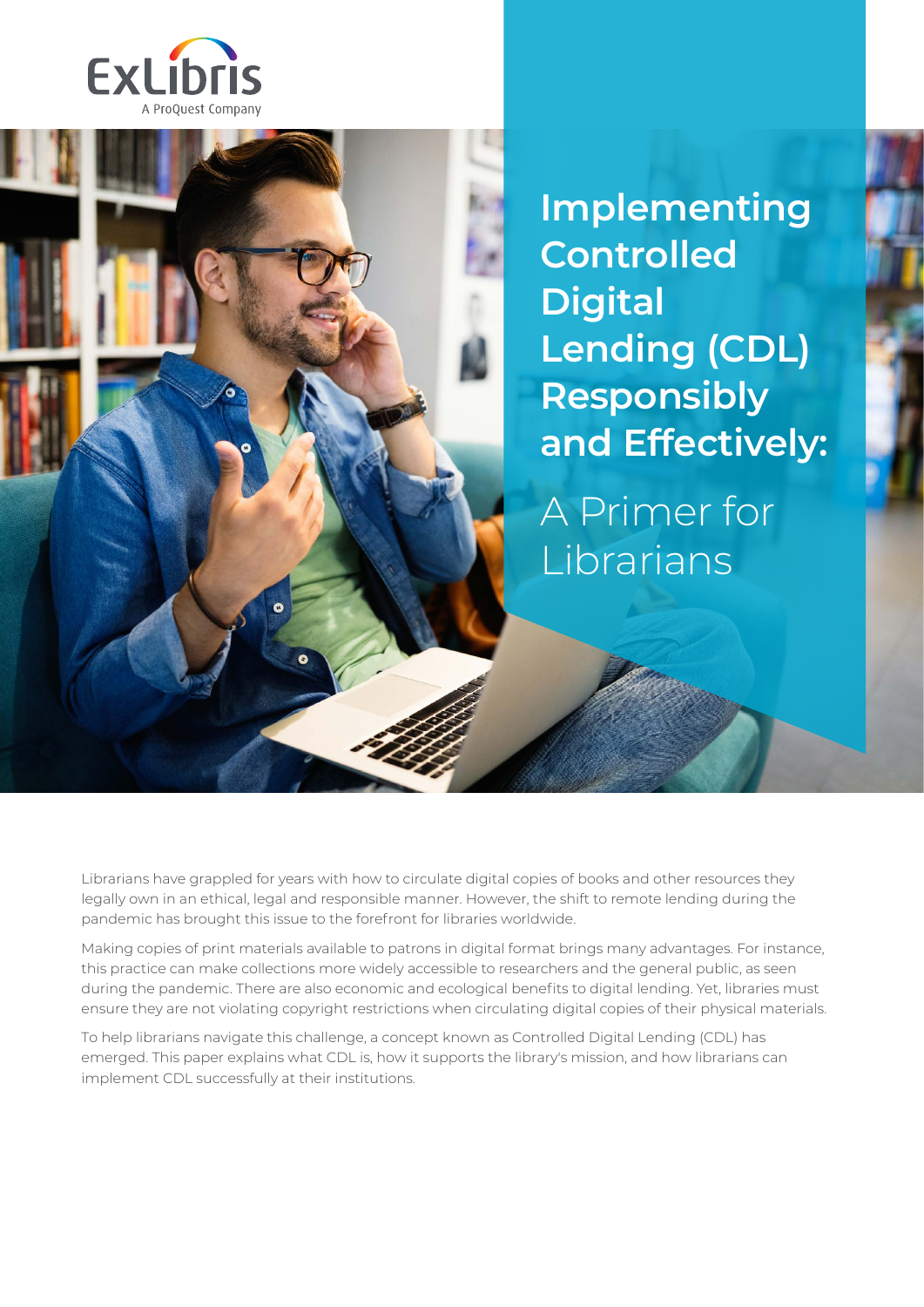# CDL Explained

CDL is an approach to lending in which libraries enable their patrons to "borrow" a digital copy of a physical resource in a "lend like print" manner.

However, to make sure they are not violating copyright law, "any library considering implementing [CDL] should consult a competent attorney to develop an appropriate program responsive to the specific needs of the institution and community," ControlledDigitalLending.org recommends.

According to ControlledDigitalLending.org, a website created by members of the lending community (including Kyle K. Courtney, copyright advisor for Harvard University Library, and David Hansen, associate university librarian and lead copyright/ information policy officer for Duke University),

#### CDL has three core principles, the website explains:

- 1. A library must own a legal copy of the physical book, either by purchase or gift.
- 2. The library must maintain an equal "owned to loaned" ratio, simultaneously lending no more copies than it legally owns. (If a library owns three print copies of a book, it could lend no more than two physical and one digital copy at a time, or one physical and two digital copies, and so  $\circ$ n $\prime$ .
- 3. The library should use technical measures to prevent the digital file from being copied or redistributed.

"CDL is the digital equivalent of traditional library lending. A library can digitize a book it owns and lend out a secured digital version to one user at a time, in place of the physical item."1

# Why CDL Matters

Purchasing or licensing electronic copies of books directly from publishers allows libraries to lend these materials to patrons digitally. However, there are cases where CDL provides an important solution for problems facing institutions. Such as; print materials that cannot be reasonably sourced otherwise, making works accessible for visually impaired and other disabled patrons or users, and preservation of rare print materials.

CDL allows libraries to leverage the investment they have already made in existing materials to bring these items to patrons in a more convenient digital format. Here are four key reasons why libraries might want to do so.



<sup>1.</sup> See [https://controlleddigitallending.org.](https://controlleddigitallending.org/)

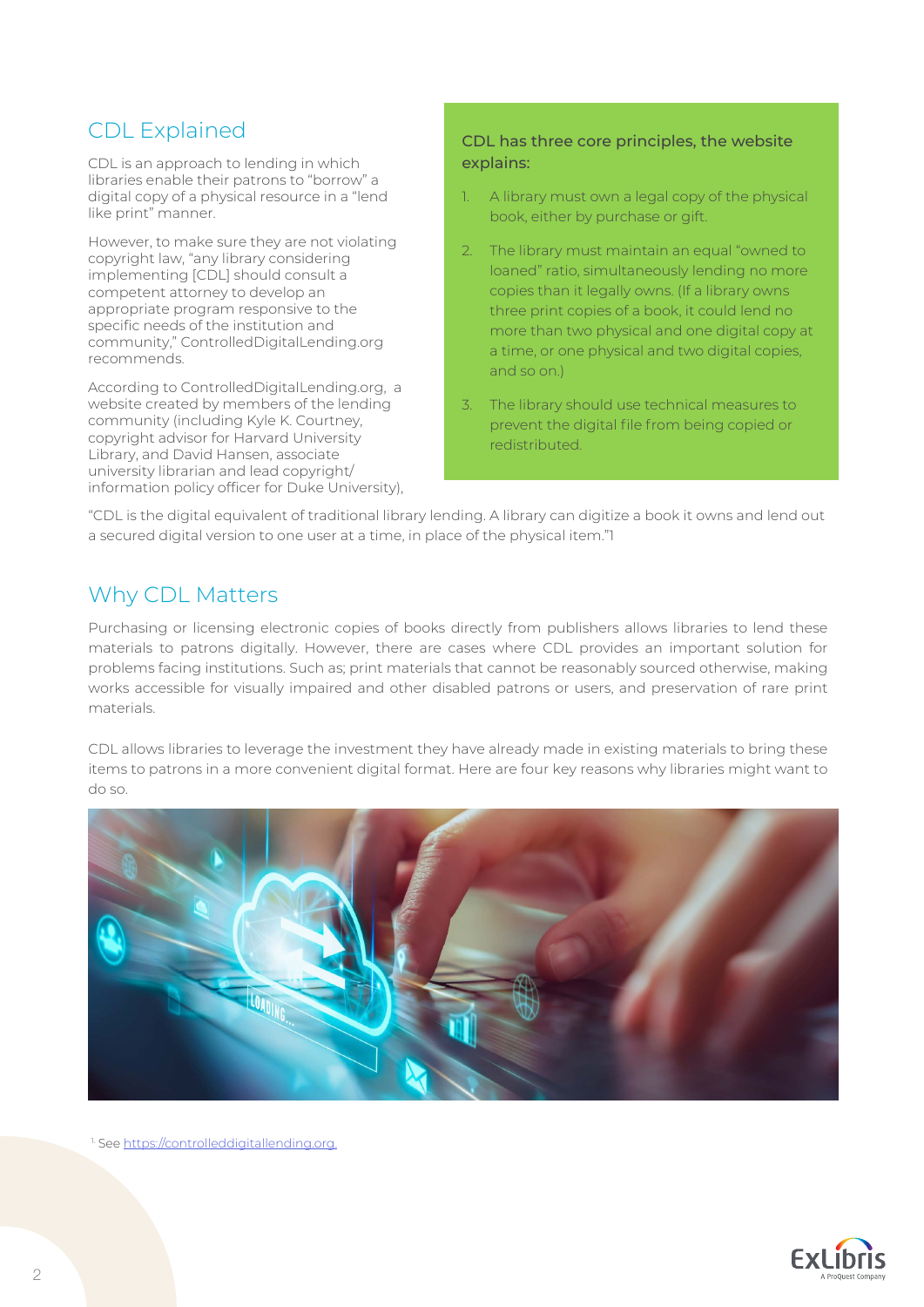

## Digital lending can make items more accessible to patrons.

With digital lending, libraries no longer have to be physically open to lend materials. This means patrons can have 24-7 access to desired resources, without having to wait until a branch opens its doors; and patrons for whom traveling to a physical location to check out materials is not convenient can get online access instead. This makes the lending process more inclusive.



## Digital formats allow for enhanced functionality.

Whereas a physical book is limited in terms of its functionality, a digital copy is more versatile. For example, users can search the text for specific words or phrases, and they can enlarge the font size to accommodate print disabilities more easily. Libraries can index digitized texts so that patrons can find what they are looking for using keyword searches. In addition, audiovisual aides can be delivered as part of the resource.



## Digital formats can aid in the preservation of materials.

Digitizing rare books and other fragile items can help libraries preserve these materials more effectively by allowing patrons to access the digital copy rather than using the physical one.



#### Digital lending can reduce environmental impact.

Libraries can reduce the amount of space their collections occupy by digitizing print materials helping to shrink the library's footprint. Libraries can also benefit when participating in resource sharing with fellow institutions as digitized books can be sent to the borrowing library electronically. This is a greener approach and secures physical resources so that they do not get lost or damaged.

# What Libraries Need to Implement CDL

Librarians must be thoughtful in how they implement CDL to make sure they are not violating copyright rules. The burden is on librarians to make sure they operate ethically and responsibly in carrying out this model.

To follow industry guidance on this libraries need to ensure that they limit the total number of copies of a work in circulation at any given time (print and digital) to the number of copies they lawfully own. They should lend each digital version only to a single user at a time, just as a physical copy would be circulated. And, they should limit the loan period for digital copies to the amount of time they typically allow patrons to borrow physical materials.

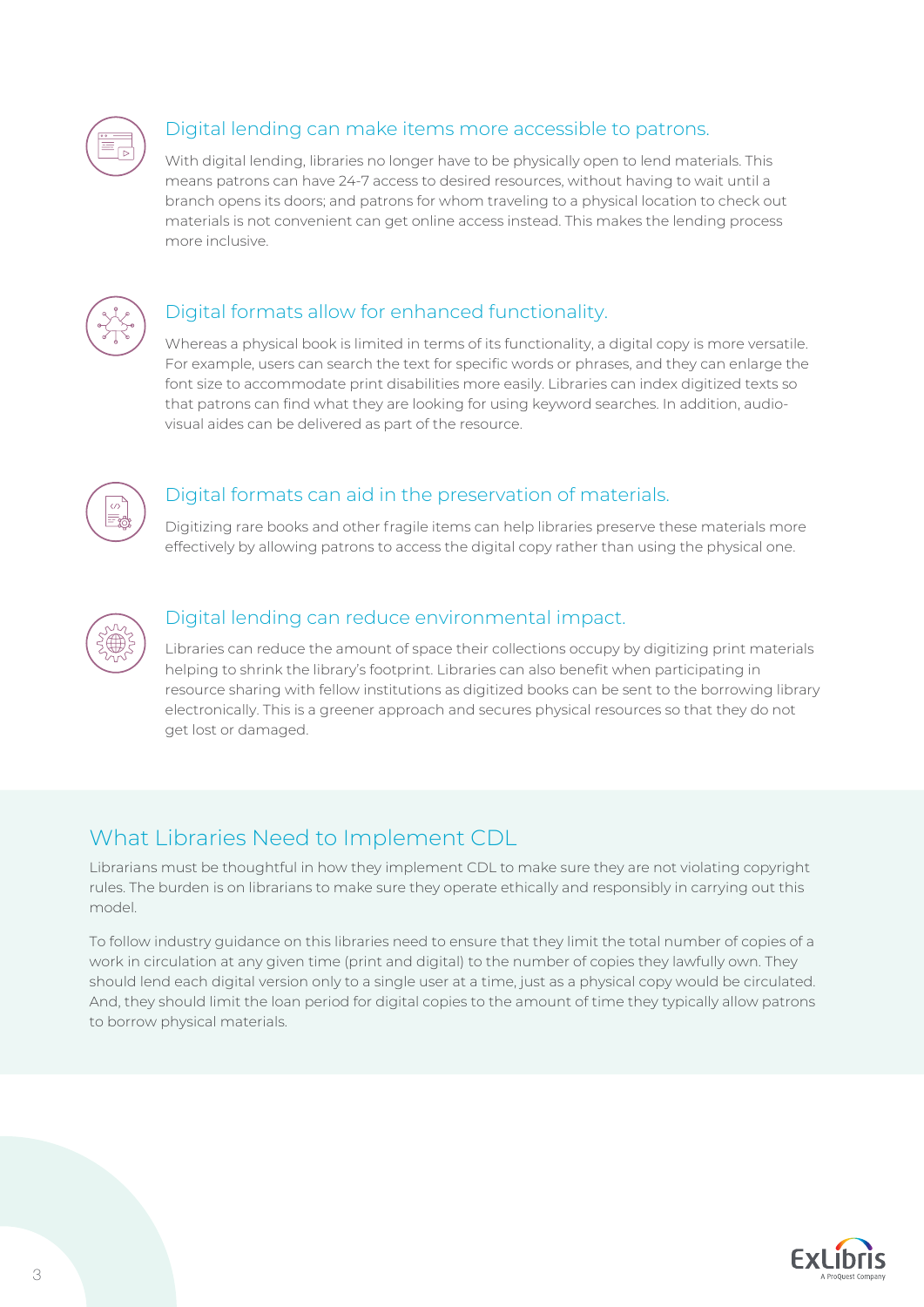The right resource management system can help libraries enforce their own carefully crafted CDL policies. Working with our partners in the library community, Ex Libris has formed an advisory group to help guide the development of new features and capabilities within our fully integrated suite of cloud-based solutions to support CDL in an ethical and responsible manner. The goal is that libraries have the flexibility to implement this model in a way that best suits their needs.



Users of [Alma](https://exlibrisgroup.com/products/alma-library-services-platform/) Digital and the [Leganto](https://exlibrisgroup.com/products/leganto-reading-list-management-system/) course resource list management system from Ex Libris now have features and functionality to support controlled digital lending when managing course resources owned by their institution. A new waitlist management feature helps academic libraries control the circulation of digitized textbooks and other course materials to conform with their institution's CDL policies. Future enhancements to the Ex Libris suite of products will support CDL within other use cases as well, such as general circulation and resource sharing among libraries.

# Looking Ahead

There are many compelling reasons why librarians might want to make digital copies of existing print resources available to patrons. Controlled digital lending is a model that is being used by libraries for making materials available ethically and within an industry recognized legal framework.

Successfully implementing CDL requires the use of technologies to control and manage the circulation of both physical and digital materials in compliance with CDL best practices and the policies established by local institutions. As a leading provider of technologies that empower librarians to meet emerging challenges, Ex Libris is collaborating with our library partners to design highly flexible and adaptable solutions that support CDL responsibly and effectively moving forward.